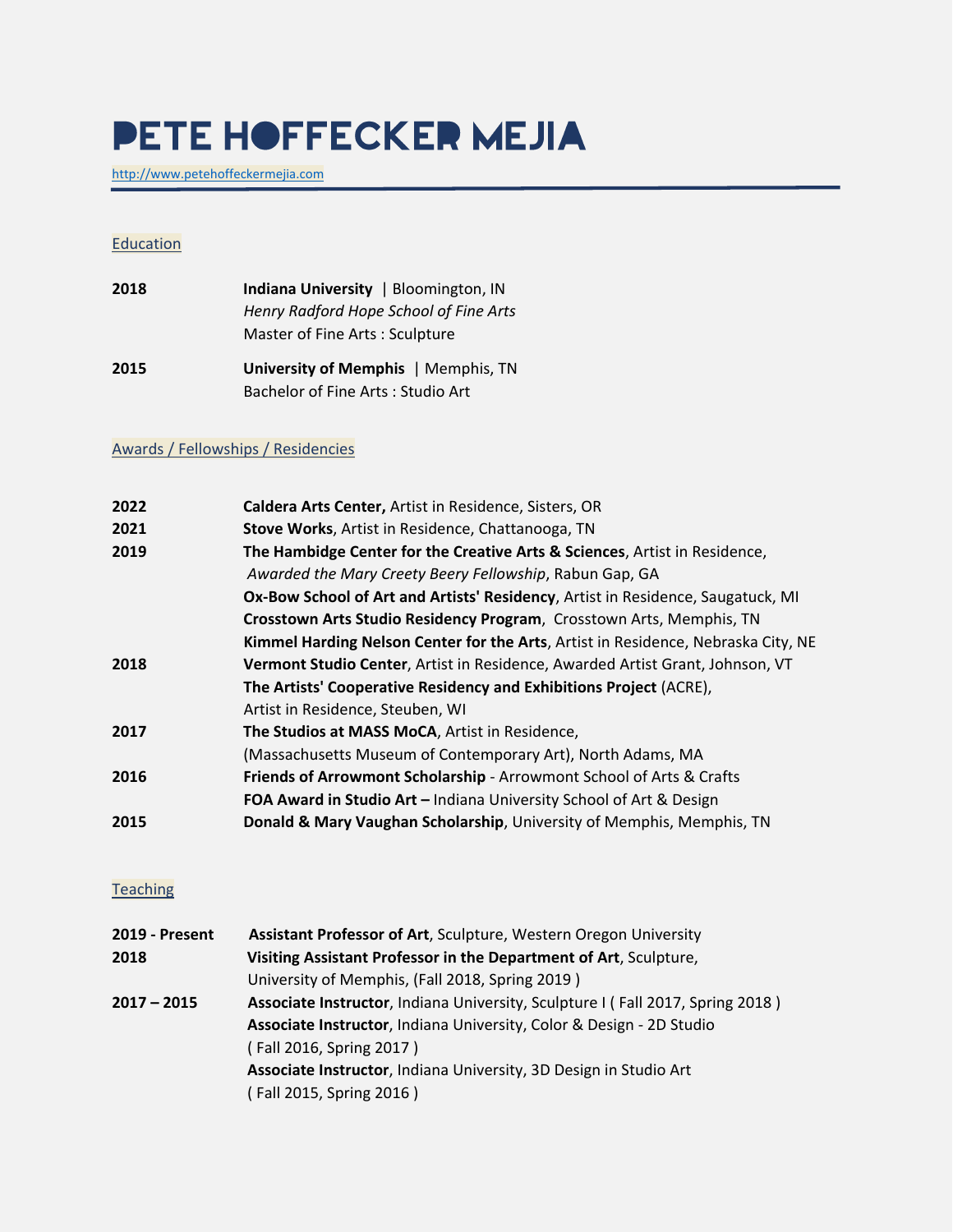## **Selected Group Exhibitions**

| 2022 | Seemingly Familiar, with Artist Heather Goodwind, Gretchen Schuette Gallery          |
|------|--------------------------------------------------------------------------------------|
|      | at Chemeketa Community College, Salem, OR (Upcoming - October)                       |
|      | Selected Works, Lincoln Memorial University, Heritage TN                             |
|      | Organized by Artist, Michael Giles                                                   |
| 2021 | <b>SUR: biennial:</b> Torrance Art Museum, Curated by <b>Ismael de Anda &amp;</b>    |
|      | Max Presneill (Director / Curator of the Torrance Art Museum), with artists :        |
|      | Eddie Rodolfo Aparicio, Marisa Caichiolo, Frankie Orozco, The Perez Bros.,           |
|      | Carolina Sardi, Jimena Sarno, Torrence California                                    |
|      | mondegreen, Tri-Star Arts, Candoro Marble Building, Knoxville, TN (solo exhibition)  |
|      | <b>ESTAMOS BIEN: LA TRIENAL 20/21</b> , El Museo del Barrio, as part of the on-site  |
|      | MOPA (Museum of Pocket Art) Exhibition, curated by Roberto Jackson Harrington        |
|      | New York City, NY                                                                    |
|      | A Glow of Satisfaction, with Artists: Sung Eun Park, Madeline Maszk, and Sarah       |
|      | Newsome, Well Well Projects, Portland, OR (Organized by Sung Eun Park)               |
| 2020 | Breaking the Mold: Decolonizing Abstraction, SoLA Contemporary, Los Angeles, CA      |
|      | curated by Sharon Louise Barnes                                                      |
|      | Drowned Neon Rose, juried by Kirstin Lamb, ILikeYourWork.com:                        |
|      | Winter Juried Exhibition                                                             |
| 2019 | <b>Fluctuating Meridians, Stove Works, Chattanooga, TN</b>                           |
|      | w/ Erika Harrsch, Andrew O'Brien, and the Cognate Collective                         |
|      | curated by Mike Calway-Fagen                                                         |
|      | <b>WOU Art Faculty Biennial Exhibition</b> , Cannon Gallery of Art, Monmouth, OR     |
| 2018 | R&D, 430 Gallery (of Crosstown Arts), Memphis, TN (curatorial)                       |
|      | de/center, Grunwald Gallery, Indiana University, Bloomington, IN                     |
|      | Indianapolis Art Center's 2018 Invitational Exhibition, Indianapolis Arts Center, IN |
|      | Juried by Artist and Director of Exhibitions, Kyle Herrington                        |
|      | Set in Motion, Fuller Projects, Bloomington, IN                                      |
| 2017 | R(d)ecent, Surplus Gallery, Southern Illinois University, Carbondale, IL             |
|      | Through the Open Door, Bagwell Gallery, Pellissippi State Community College,         |
|      | Knoxville, TN                                                                        |
| 2016 | Black Gold, AUTO SHOP curator Julie Schenkelberg @ SiTE:LAB, Grand Rapids, MI        |
| 2015 | <b>Binaries</b> , Crosstown Arts, Memphis, TN (curatorial)                           |
|      | New Horizons, Ned R. McWherter West Tennessee Cultural Arts Center, Jackson TN       |
|      | 3rd Annual Best of Memphis, Box Gallery, University of Memphis, Memphis TN,          |
|      | Awarded Best in Show (Juried by Joel Parsons, Director of Clough-Hanson Gallery,     |
|      | Rhodes College, Memphis, TN)                                                         |
|      | Young Americans, Martha and Robert Fogelman Galleries of Contemporary Art,           |
|      | University of Memphis, Memphis, TN                                                   |
|      | Street Trash, The Alley, 309 West 31st Street, Baltimore, MD                         |
|      | (Curated by Dwayne Butcher, Virginia Overton, and Greely Myatt)                      |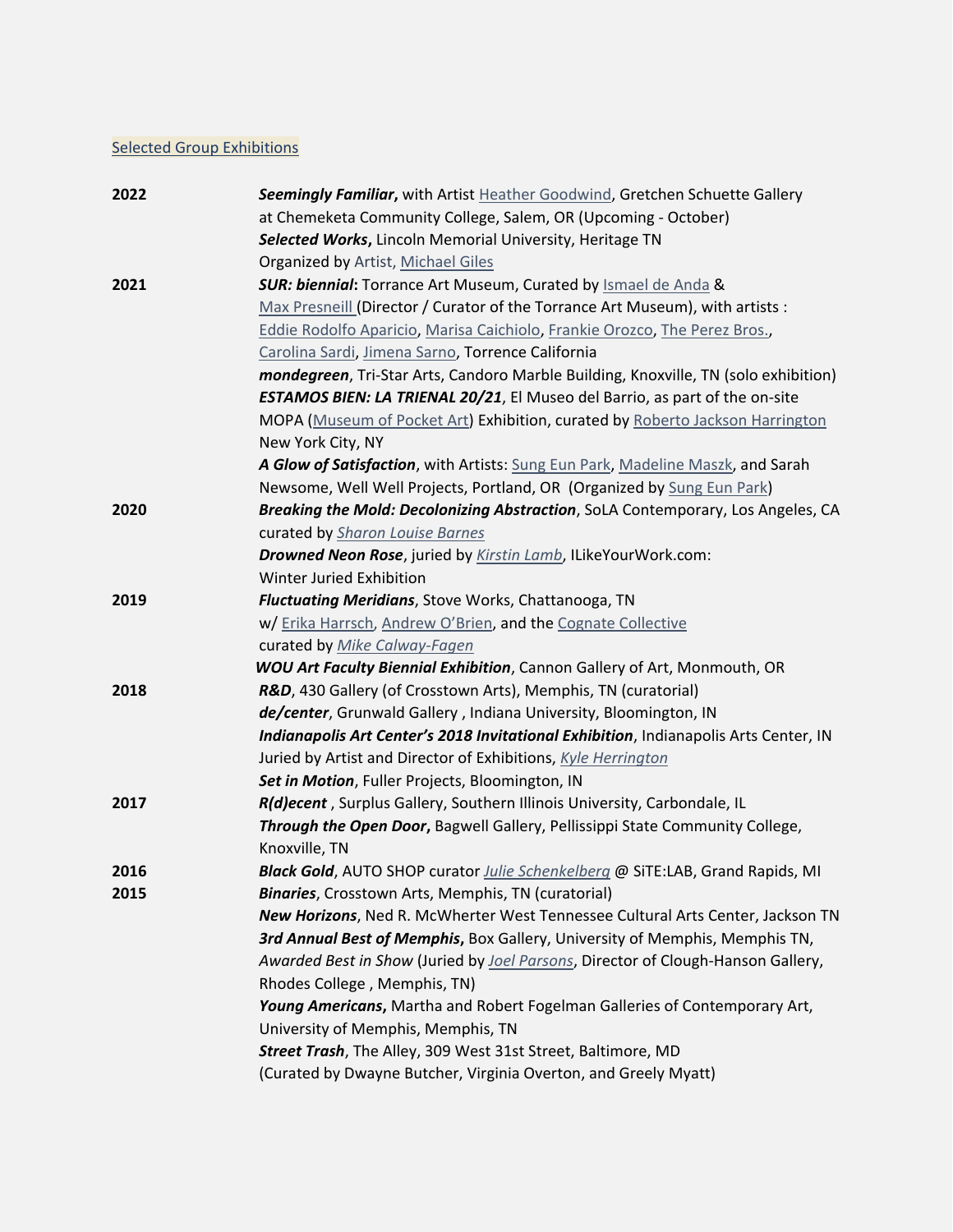# **Bibliography**

| 2021                      | MOPA (Museum of Pocket Art) Exhibition Catalog (Estamos Bien- La Trienal,       |
|---------------------------|---------------------------------------------------------------------------------|
|                           | El Museo del Barrio) TMESIS PIECES, MIMESIS, COULD YOU REPEAT SIS               |
|                           | by Mike Adams Calway Fagen                                                      |
| 2019                      | Create! Magazine - Issue No.17 - Juried by Kate Mothes, Founder of Young Space  |
|                           | Locate Arts, Studio Visit: Pete Hoffecker Mejía, by Tracy Treadwell             |
|                           | Fluctuating Meridians (review), Mineral House Media, by Claire Bloomfield       |
| 2018                      | <b>New American Paintings, Issue 135</b>                                        |
|                           | Juried by Anne Ellegood, Senior Curator, Hammer Museum                          |
| 2017                      | Peripheral Vision Press, Dallas, TX                                             |
|                           | Artifacts + Fictions: Interview by Bernardo Diaz                                |
|                           | Create! Magazine - Issue III                                                    |
|                           | Juried by Bridgette Mayer (Philadelphia)                                        |
|                           | Studio Visit Magazine - Volume Thirty Eight                                     |
|                           | Juried by Diana Gaston (Tamarind Institute)                                     |
| 2016                      | Canvas Creative Arts Magazine, Spring 2016                                      |
| 2015                      | Visual Memphis: What's in Your Studio                                           |
| 2014                      | Art Talk: Video Interview, Produced by By Daniel Wildberger & Isabel Machado,   |
|                           | for the University of Memphis, Department of Art                                |
| 2013                      | Memphis Flyer, Transformers, October 2013                                       |
|                           |                                                                                 |
| <b>Writing</b>            |                                                                                 |
| 2019                      | Number: Inc. Magazine, Issue No. Ninety Nine, The CMPLX: Art & Community        |
|                           | Empowerment                                                                     |
|                           | Number: Inc. Magazine, Safe-Keeping -                                           |
|                           | An Exploration of Mass Incarceration & the Black Family (Exhibition Review)     |
|                           | Number: Inc. Magazine, Issue No. Ninety Eight, Alex Paul Loza, Arts & Advocacy  |
|                           | (Interview)                                                                     |
| 2018                      | Number: Inc. Magazine, Issue No. Ninety Six, Katie Hargrave: It's Not Personal, |
|                           | at the Beverly & Sam Ross Gallery (Exhibition Review)                           |
| <b>Related Experience</b> |                                                                                 |
|                           |                                                                                 |
| 2022                      | MCAD Virtual Studio Visits - MFA Students at Minneapolis College of Art         |
|                           | and Design, organized by Alonzo Pantoja                                         |
| 2021                      | SEMC (Southeastern Museum Conference) Panelist, Shifting Culture Giving Voice   |
|                           | to Marginalized Groups through Qualitative Research, with Deborah Randolph,     |
|                           | Ann Rowson Love, Marcela Velandia, Brooke Wessel                                |
|                           | Artist Talk, Torrance Art Museum, SUR: Biennial, Torrance, CA                   |
| 2020                      | 1% for Art, Selection Committee Member, WOU Welcome Center                      |